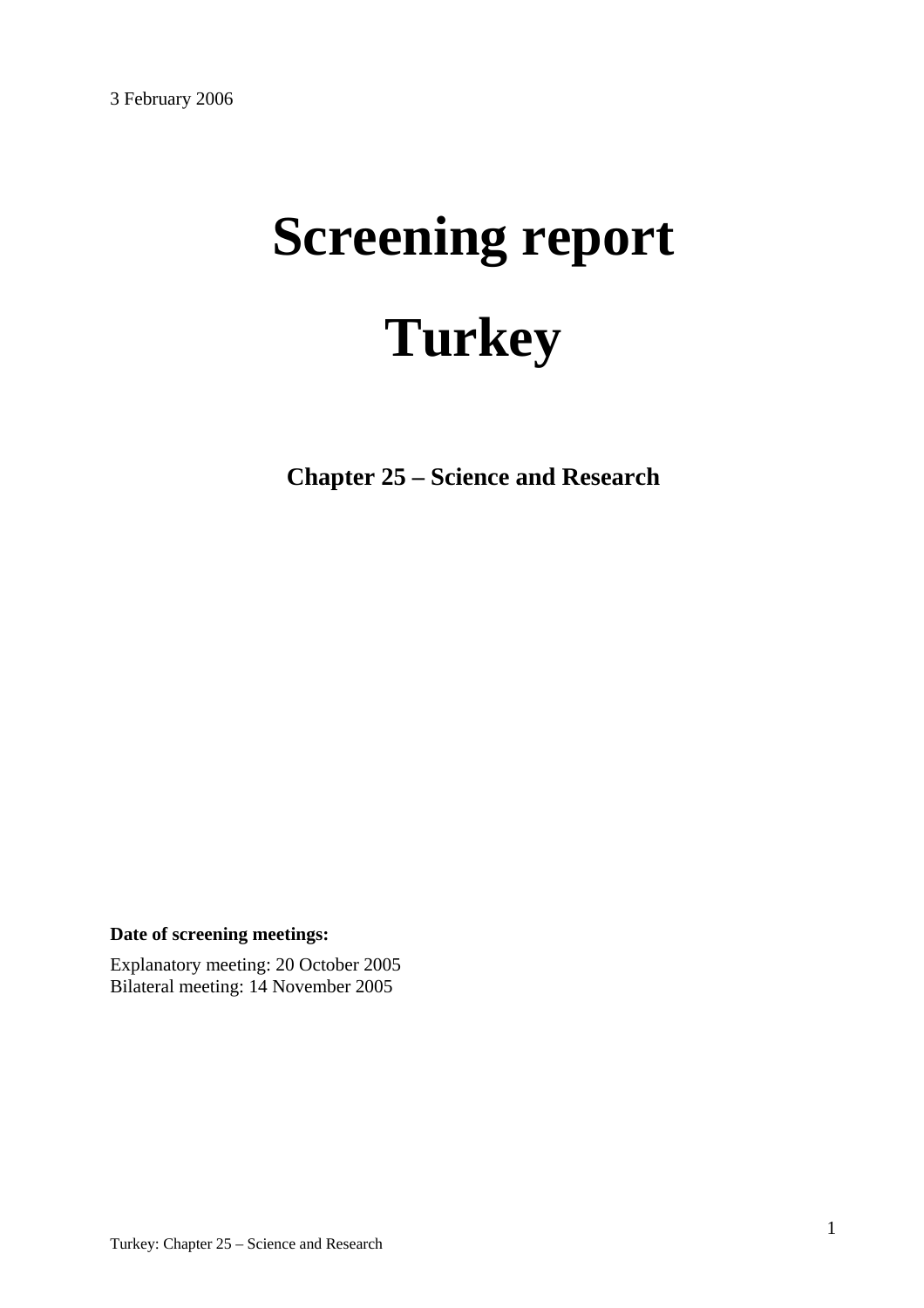## **I. CHAPTER CONTENT**

The *acquis* in Chapter 25 – Science and Research – as laid down in Title XVIII of the Treaty requires the Member States to ensure the necessary implementing capacities to pursue the Community objectives and activities in the field of research and technological development, including adequate staffing. The Member States also need to adhere to and to implement specific Science and Research objectives and activities as developed by the open method of coordination. The *acquis* in this Chapter does not require transposition of EU rules into the national legal order.

The most important actions which the Candidate Countries have to implement are: (1) the Sixth Framework Programme (FP6) of the European Community for research, technological development and demonstration activities for the creation of the European Research Area and for innovation (2002-2006), the specific programmes and the rules for the participation of undertakings, research centres and universities and for the dissemination of research results, for the implementation of the FP6 and participation therein and (2) the EURATOM Sixth Framework Programme for nuclear research and training activities and contributing to the creation of the European Research Area (2002 - 2006) and the specific programme and the rules for the participation in the EURATOM Research Programme. As part of the research actions funded by the European Community, the Joint Research Centre (JRC) organises direct actions through its seven specialised institutions.

In March 2000, the Lisbon European Council set the objective for the EU to become the most competitive and dynamic knowledge-based economy in the world by 2010. Since then, a number of important Communications and Action Plans were adopted with the aim of designing and implementing an integrated research policy in support of economic development and creating European excellence and knowledge. In 2000, the Commission adopted the Communication 'Towards a European Research Area' covering a wide range of areas. Other relevant communications are the Recommendation on the European Charter for Researchers and on a Code of Conduct for the Recruitment of Researchers (Mobility Action Plan), the Action Plan Science and Society, the Commission Communication 'Investing in research: an action plan for Europe' (based on the decision of the Barcelona European Council in 2002 to raise the overall investment in research and development to 3% of GDP by 2010) and the Commission Communication 'More research and innovation: a common approach' (based on the renewed Lisbon Strategy).

With respect to both EC Research and EURATOM/Nuclear Research, candidate countries will have to adhere to the bilateral and multilateral agreements the European Community has concluded on respectively science and technology and nuclear research upon accession.

The FP6 programme committees assisting the Commission in implementing the FP6 specific programmes, the Scientific and Technical Research Committee (CREST) as well as the Standing Committee for Agricultural Research are the key bodies in this area.

Finally, a number of ad hoc decisions concerning research in specific areas need to be addressed, such as the European Research Fund for Coal and Steel and the creation of an Article 169 undertaking.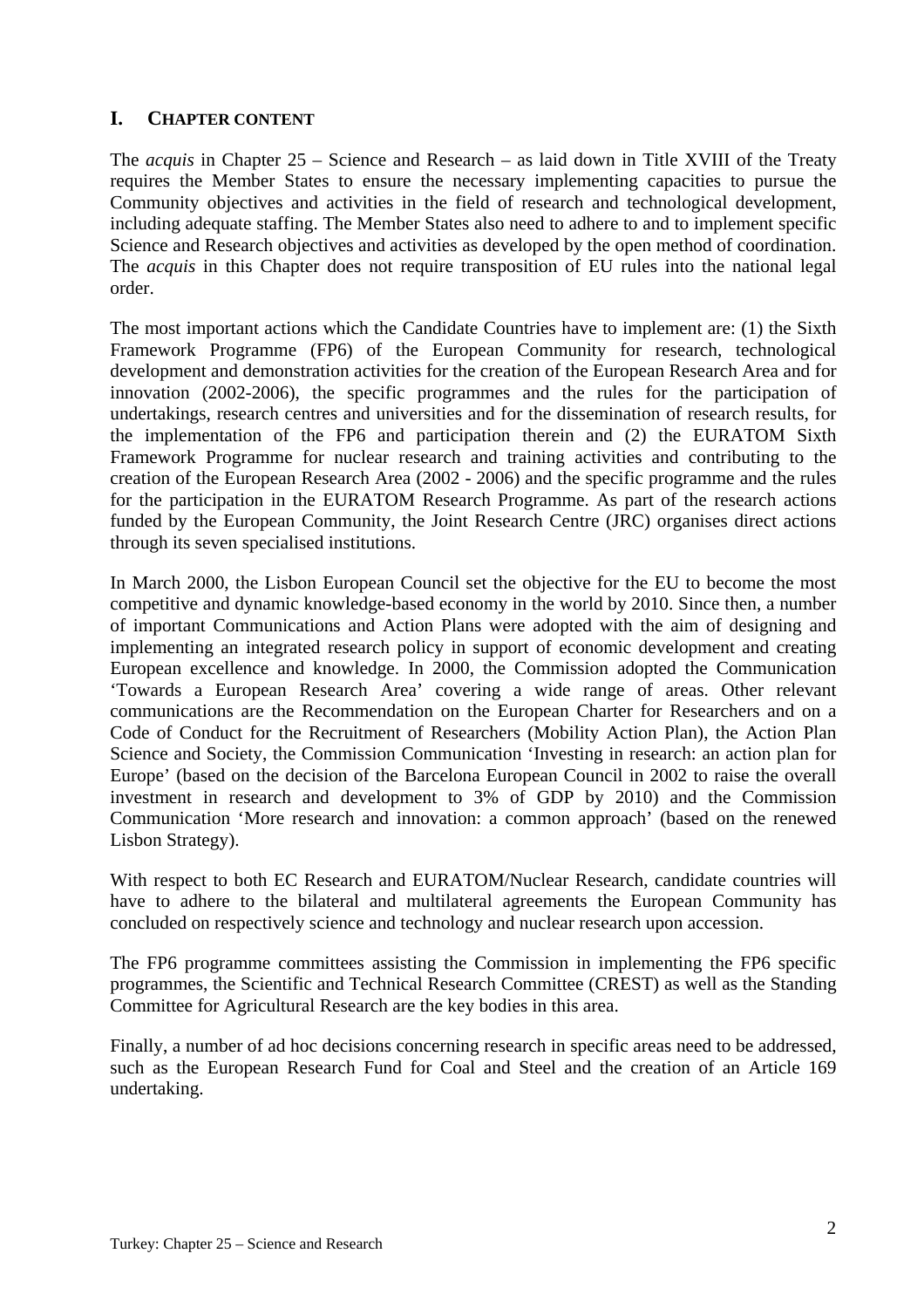## **II. COUNTRY ALIGNMENT AND IMPLEMENTATION CAPACITY**

This part summarises the information provided by Turkey and the discussion at the screening meeting.

Turkey indicated that it can accept the *acquis* regarding Science and Research. Turkey indicated that it does not expect any difficulties to implement the *acquis* by accession.

## **II.a. Research Policy**

As regards Research Policy, the institutional framework for the implementation of EU Research Policy in Turkey is in place. Turkey provides a policy framework especially aiming at developing a substantial and strategic research policy, such as the  $S<sup>th</sup>$ Development Plan' (2001-2005), the 'Medium-Term Programme' (2006-2008), which converts the development plan into yearly policies, and the 'National Science and Research Strategy 2005-2010'. In 2005, a total sum of EUR 544 million (of which EUR 408 million to the public sector) is provided by the State Budget for funding of these research policies, which constitutes an increase of about 113% in comparison to previous years.

## **II.b. Framework Programmes**

## EC Framework Programme

Turkey already participated in the  $4<sup>th</sup>$  and  $5<sup>th</sup>$  Framework Programme on a project basis and is now an associated country to the  $6<sup>th</sup>$  Framework Programme (FP6). As far as the national coordination system for all Framework Programmes is concerned, the Turkish Scientific and Technological Research Council (TÜBITAK) ensures the national coordination of FP6, participates as observer in the programme committees, and is also the national contact point (NCP) organisation. In implementing the programmes, TÜBITAK is assisted by more than 540 institutional contact points and by a Turkish R&D Liaison Office in Brussels. Turkey has taken numerous actions to increase its participation in FP6, such as FP6 Info Days (so far more than 200 events with approximately 13,000 attendees have been organised), providing grants for researchers, special actions for SMEs, publications, newsletters and web based instruments, such as databases for researchers and research centres.

Regarding the activities of the Joint Research Centre (direct actions), Turkey has also taken numerous actions to increase its participation in these activities (e.g. eleven local JRC information events since October 2004, a web portal for providing updated information on JRC opportunities and participation of Turkish experts in over 100 JRC workshops with participants from acceding and candidate countries). Moreover, 10 Turkish researchers are currently employed at the JRC for temporary stays.

## EURATOM Framework Programme

Although Turkey has a National Atomic Energy Authority (Turkish Atomic Energy Authority) and currently carries out several research activities funded either by the central budget, the EU or the International Atomic Energy Agency (IAEA), it is not associated to the  $6<sup>th</sup>$  Framework Programme/EURATOM for research and training activities. Turkey announced that for the planned  $7<sup>th</sup>$  Framework Programme it is considering its association to the EURATOM part.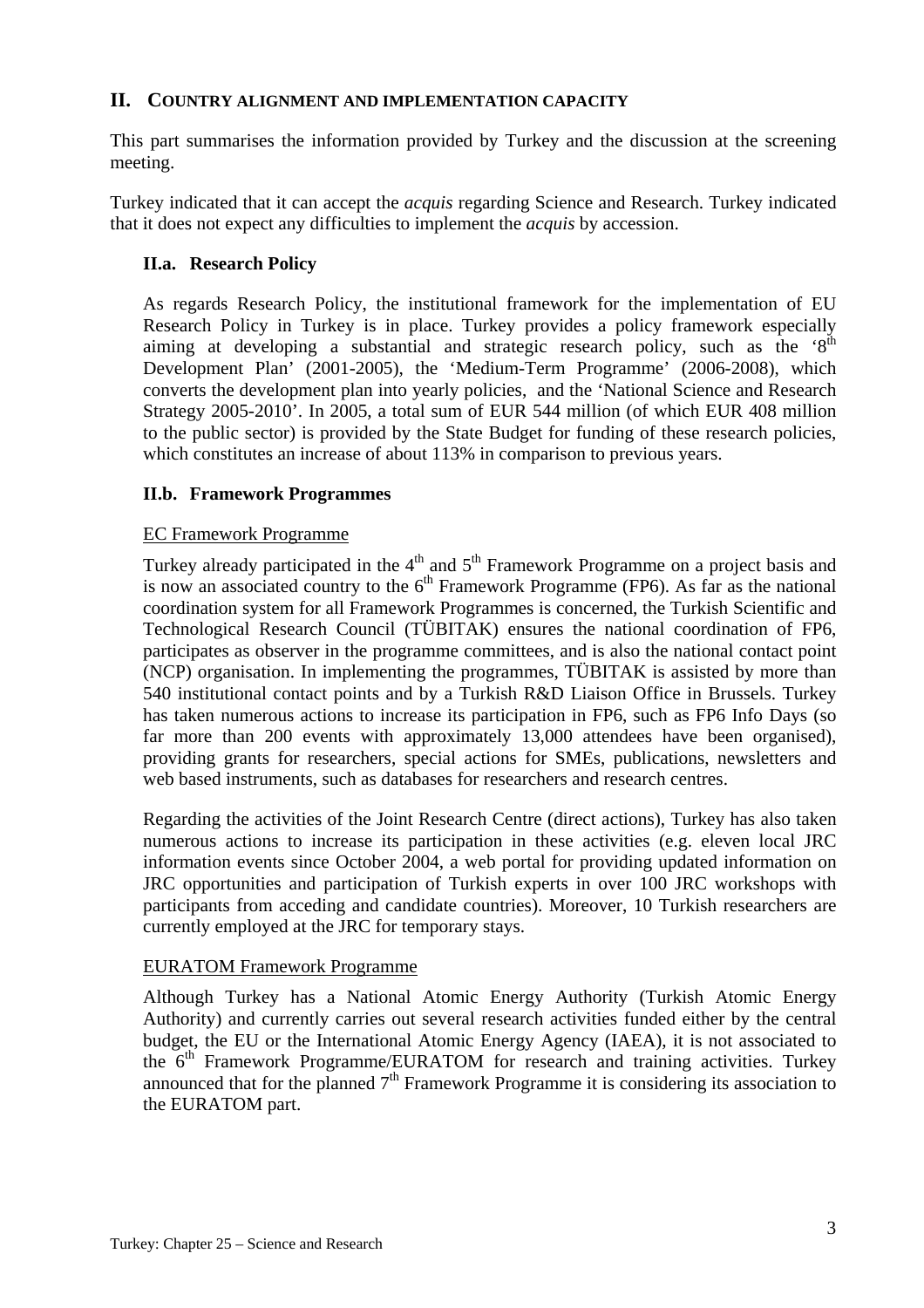## **II.c. European Research Area**

#### European Research Fund for Coal and Steel

Since coal is Turkey's most important energy source and steel is one of its strategic industrial sectors, research activities in these two sectors are considered to be very important. In this context a noteworthy increase in research for coal and steel in recent years but also special research initiatives have taken place. Whereas steel research is mainly based on activities of private research institutions, coal research is mainly carried out by public companies.

Turkey is currently considering and making the necessary analytical studies with a view to participating in the European Research Fund for Coal and Steel (RFCS) by the date of accession.

## Agricultural Research

Since July 2005, Turkey has been participating in the Standing Committee for Agricultural Research. The Ministry of Agriculture and Rural Affairs (MARA) has established in collaboration with TÜBITAK the National Agricultural Research Strategy Plan for 2005- 2014.

## International Scientific and Technological Cooperation

Turkey has around 220 scientific and technological bilateral cooperation agreements with 80 countries at inter-governmental and inter-institutional level (among these with 21 EU Member States), a diversified cooperation with regional and international structures (e.g. COST, EUREKA, ESA, ESF, EMBC, NATO, OECD, UNESCO) and two agreements with the European Community. Turkey stated that it will fully accept all existing EC cooperation agreements and that it is aware of the fact that some of these agreements are going to be dealt with also in other chapters of the *acquis*.

As far as Turkey's existing bi- and multilateral agreements in the field of Atomic and Nuclear Energy are concerned, Turkey confirmed its readiness to bring these into compliance with the *acquis* if incompatible with the EURATOM Treaty or to renounce them.

## Actions relating to 3% objective

With a view to ensure sustainable growth, the Turkish Supreme Council for Science and Technology (the main actor of policy making) has taken the decision to gradually increase the Gross Expenditure on Research and Development (GERD) as a percentage of GDP from 0.67% (2002) to 2% in 2010, to increase private expenditure on Research and Development as a percentage of GERD from 28.7% (2002) to 50% and to raise the number of full-time highly qualified scientists from around 24,000 (2002) up to 40,000, all within the same period of time.

In addition to this, Turkey has taken various actions in the scope of the Lisbon Strategy as means to sustain economic growth and employment, such as improving the efficiency of the protection of intellectual property, using public procurement to foster research and innovation, offering tax exemptions for R&D investments, intensifying various University-Industry Partnerships, improving SME access to finance and offering programmes to promote especially young entrepreneurship.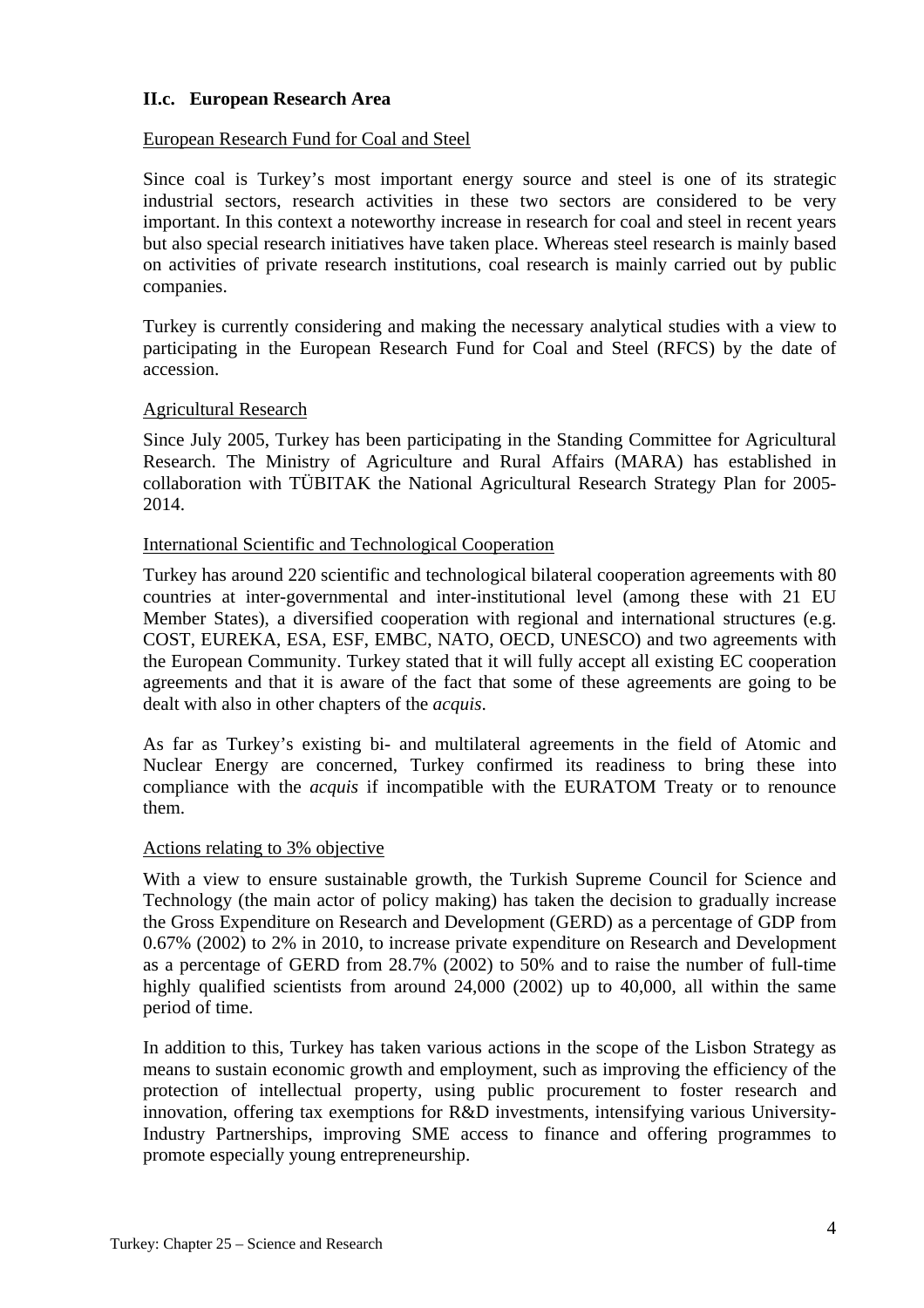Turkey is currently an observer in the Scientific and Technical Research Committee (CREST). While it has not participated in the Open Method of Coordination carried out by CREST, Turkey plans to do so in the near future. Turkish research organisations have also showed their interest in the recent RTD OMC-NET call for proposals.

## Article 169 Initiative

Together with other EUREKA Member States, Turkey is committed to the 'Article 169 Research Performing SME Initiative' and to take part in the Eurostar-proposal. Furthermore, Turkey is involved in the European Defence Agency and European Space and Technology Platform and would like to participate in the Security Research Sub-programme within the upcoming  $7<sup>th</sup>$  Framework Programme (FP7) which is directly related to the activities of these organisations.

## Actions relating to mobility of researchers

As regards the European Charter for Researchers and the Code of Conduct for the Recruitment of Researchers, Turkey has taken numerous measures not only to support research careers but also to facilitate the mobility of researchers: Turkey launched several internal mobility activities such as Scientific Human Resource Development Programmes (opportunities for graduate students to study abroad, improving the quality of Turkish graduate programmes to attract more students, encouraging Turkish universities to establish sustainable multinational networks) and the Faculty (Human Resource) Development Programme (research assistants of partner universities are given the opportunity to enrol and complete their PhD studies at the host university). Other internal mobility activities include the Post-Doctoral Programme (young academics with PhD degrees are allowed to take paid leave from their universities to carry out research at another university for a period of 12-18 months), the Integrated National and International Projects (participation of researchers not only from universities but also from industry and SMEs) and the University-Industry Mobility (university researchers can spend their sabbatical leave at (companies in Technology Development Zones).

In addition, Turkey has launched several international mobility activities such as a sabbatical leave, grants and scholarships and participates in various mobility programmes of the EU (European Research Area) as well as of the Eurasian Research Area. It should also be noted that Turkey is an active participant in the European Researcher's Mobility project, and is also taking part in the European Network of Researcher's Mobility Centres ERA-MORE.

## Actions relating to Science and Society

In Turkey, the highest level institution in charge of the 'Science and Society' dimension is the Supreme Council for Science and Technology, chaired by the Prime Minister. In recent years, several actions have been launched to raise awareness and to improve understanding of science by the citizens, either by the State Planning Organisation (in particular e-Government projects), by the Ministry of National Education (e.g. establishment of special Science High Schools) or by TÜBITAK.

Turkey has adopted a National Science and Technology Strategy (2005-2010). Actions planned under this strategy include the establishment of Science and Society Parks and of Science Museums, increasing the size and the number of Science and Technology Centres, strengthening science communication in media, organising science weeks in schools and increasing the number and quality of scientific publications. Beside the Turkish Government, other major actors include the university sector, industry, NGOs and the media.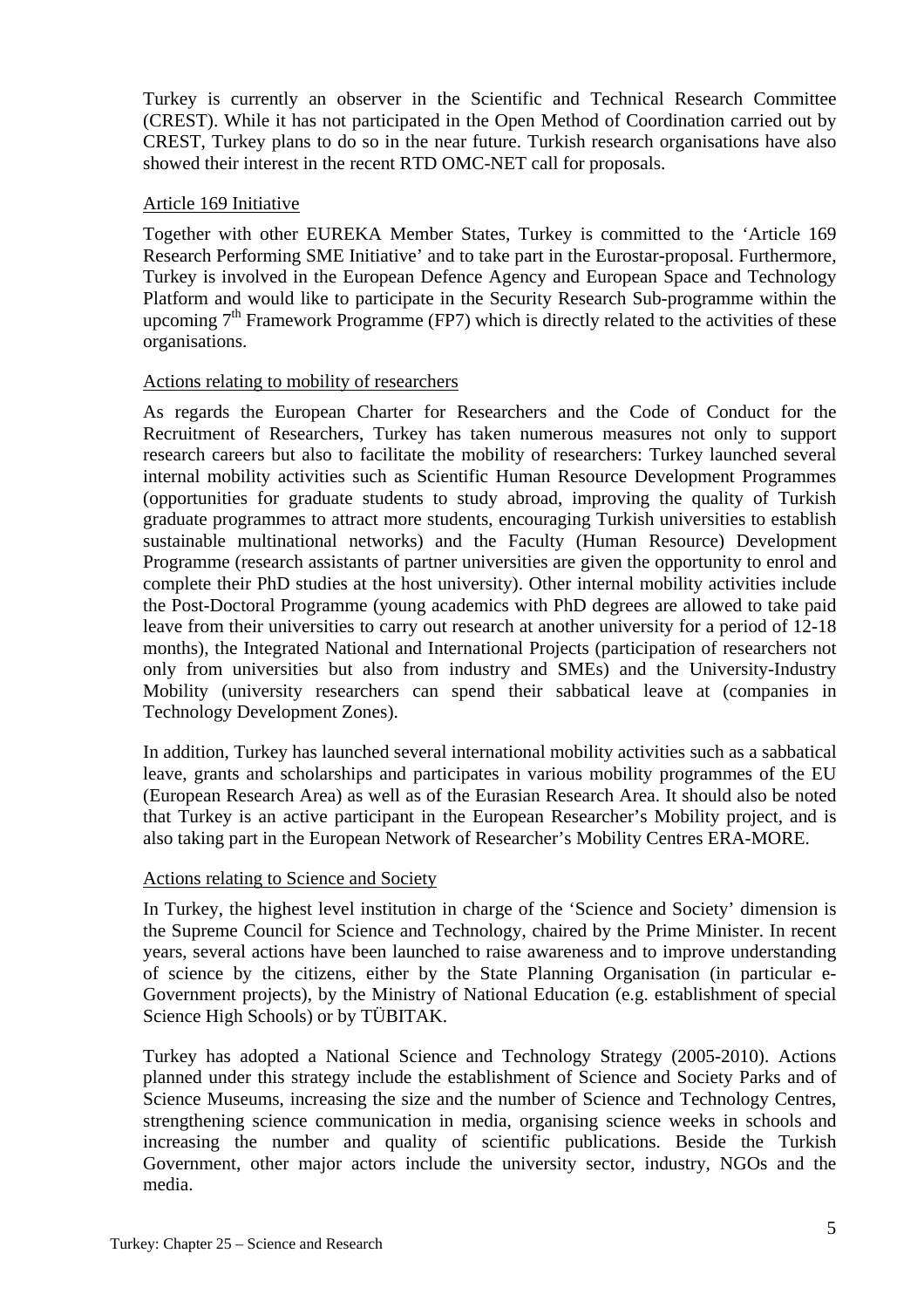Regarding the ethical dimension of science, publicly-funded research in Turkey is subject to several specific ethical rules (e.g. Articles 10 and 11 of the Medical Deontology Regulations, Part 6 of the Ethics of the Medical Profession of the Turkish Medical Association, Articles 32-35 of the Regulations on Patient's Rights and Articles 1 and 8 of the Regulations on Pharmaceuticals Research).

Regarding gender issues in science, around 37% of the total number of researchers in higher education are women.

## **III. ASSESSMENT OF THE DEGREE OF ALIGNMENT AND IMPLEMENTING CAPACITY**

Overall, Turkey has reached a good level of alignment with and capacity to implement the *acquis*. In order to prepare for the full application of the *acquis*, Turkey will need to ensure and demonstrate scientific freedom regarding all relevant scientific institutions and continuous as well as adequate availability of budgetary resources. Turkey will also have to encourage participation of industry in research projects, to create the necessary conditions to stimulate investment in research by the private sector, to undertake actions to increase human resource capacities and to streamline research actions among universities. In addition, Turkey needs to improve capacity building on participation in EU funded research programmes and ensure full association to all Framework Programmes (including  $7<sup>th</sup>$  Framework Programme/EURATOM).

## **III.a. Research Policy**

While Turkey faces a number of weaknesses such as a comparably low number of researchers, a need for improving skills and research infrastructure, the problem of brain drain and an insufficient private sector involvement, Turkey has already started to address the targets set in the European Research Area. Beside regular consultation of stakeholders, very ambitious targets have been set such as to increase gross expenditure on R & D as percentage of GDP from 0.67% in 2002 to 2% in 2010 and to increase the related industry's participation to 50% in the same period. Progress towards these targets will be monitored.

No legal adjustments are currently necessary for applying the Communication "Towards a European Research Area".

## **III.b. Framework Programmes**

## EC Framework Programme

While Turkey is fully associated to FP6, the participation rate of Turkish research entities is still rather low, with a success rate of around 15% for Turkish participants, and 260 accepted projects with 330 Turkish partners. Numerous actions have been taken to improve Turkey's participation rate. The Commission will continue to closely monitor Turkey's administrative capacity.

Regarding the activities of the Joint Research Centre (direct actions), Turkey can already fully participate in specific actions organised for acceding and candidate countries and thus no further actions/initiatives are necessary.

## EURATOM Framework Programme

Turkey is encouraged to consider positively its association to the EURATOM part of the  $7<sup>th</sup>$ Framework Programme.